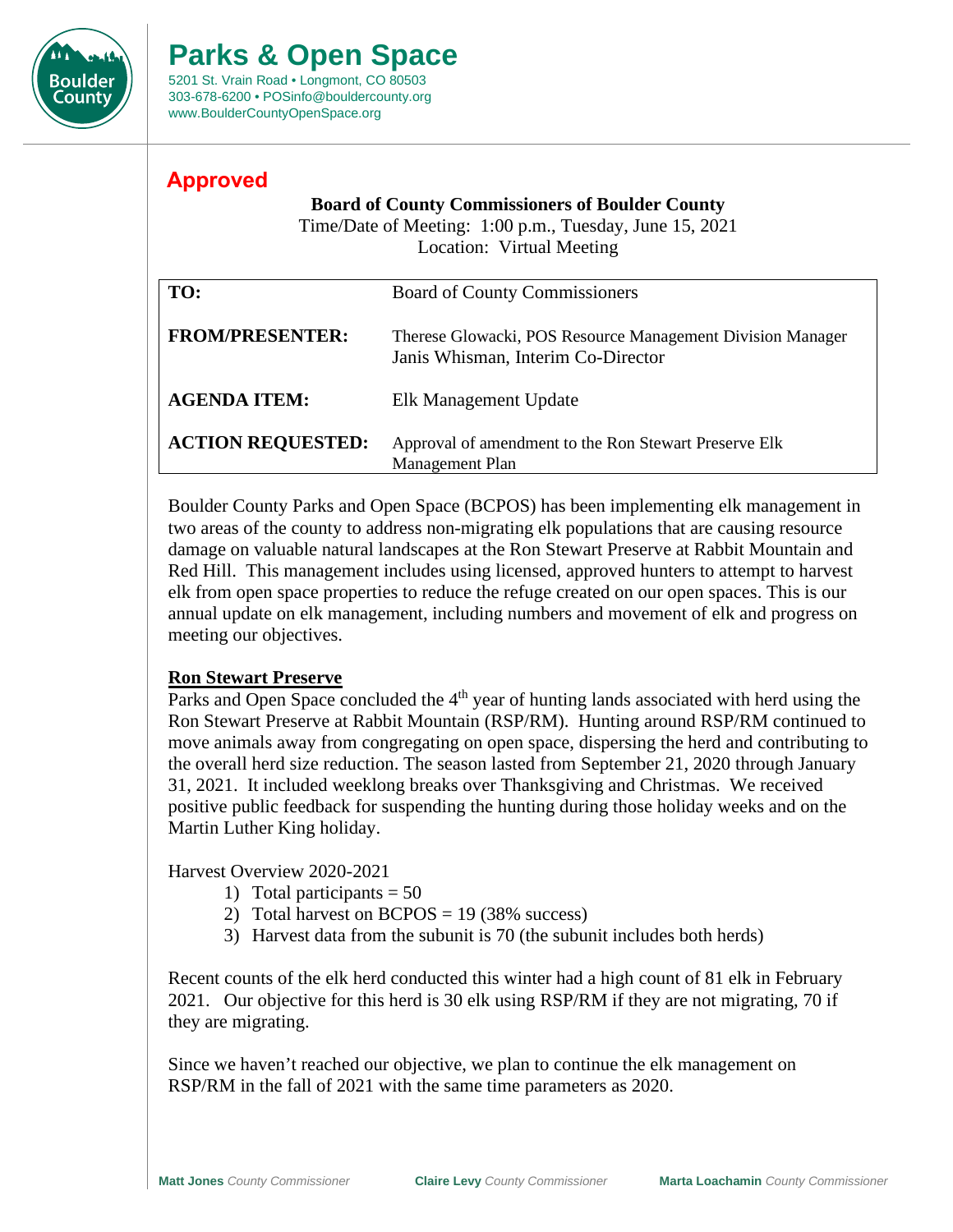#### **Red Hill**

Red Hill refers to the east side of Heil Valley Ranch where a migrating herd use the area regularly. This herd used to migrate to the continental divide every year, but a portion of the herd, as many as 120, have stopped migrating and now spend the summer in the area.

The fall of 2020 marked the first season of elk management on the Red Hill herd on open space properties around US Highway 36 and on a part of Heil Valley Ranch. This program was conducted similarly to the hunting at RSP/RM with required orientation and proficiency testing. The program also required short-range weapons only (archery, muzzleloader, shotgun).

The season ran from August 17, 2020 to November 7, 2020 with a week off at the end of October due to the Cal-Wood Fire. This short season attempted to harvest and influence nonmigratory elk.

There was good communication with neighbors, residents, and commuters via several avenues. We held a concerned neighbors meeting, established an extra safety zone relative to a small residential enclave west of US36, and employed up to 3 lighted highway road signs warning of potential elk crossing.

Harvest Overview

- 1) Total participants  $= 37$
- 2) Total harvests on  $BCPOS = 13 (35%)$
- 3) Total subunit harvest is 70 for the season, six of these from the Red Hill area.

We are not requesting any approvals or changes to the Red Hill Elk Management Plan. Last year it was approved for the first 2 years so 2021 will be year two. We plan on conducting a second season this fall with the same time parameters. We also plan on some changes relative to efficiency and safety. We are adding an additional parking point to allow an access from the north, restricting archery to west of Highway 36 since it was not effective on the properties east of Highway 36, and reducing the number of hunters from 4 to 3 per week since 3 hunters can put the same pressure on the herd and coordinate their activities better.

#### **Proposed Changes**

The Red Hill Elk Management Plan allows BCPOS to coordinate lethal hazing on county owned properties that are under an agricultural lease. This provision was not put into the Ron Stewart Preserve at Rabbit Mountain Elk Management Plan because it was not an issue when we began elk management 4 years ago. We are requesting to modify the plan to allow this for the following reason.

Game damage issues arose on open space agricultural properties east of RSP/RM in 2020. Tenants at both the John Clark and Darby properties, located about a mile east of the RSP/RM, experienced damage from elk. Elk are eating the vegetables and hay produced on those properties. However, due to our restrictions on the use of firearms on county land, only limited measures could be taken to deter elk or attempt to move them out of the crops, like using noise making devices.